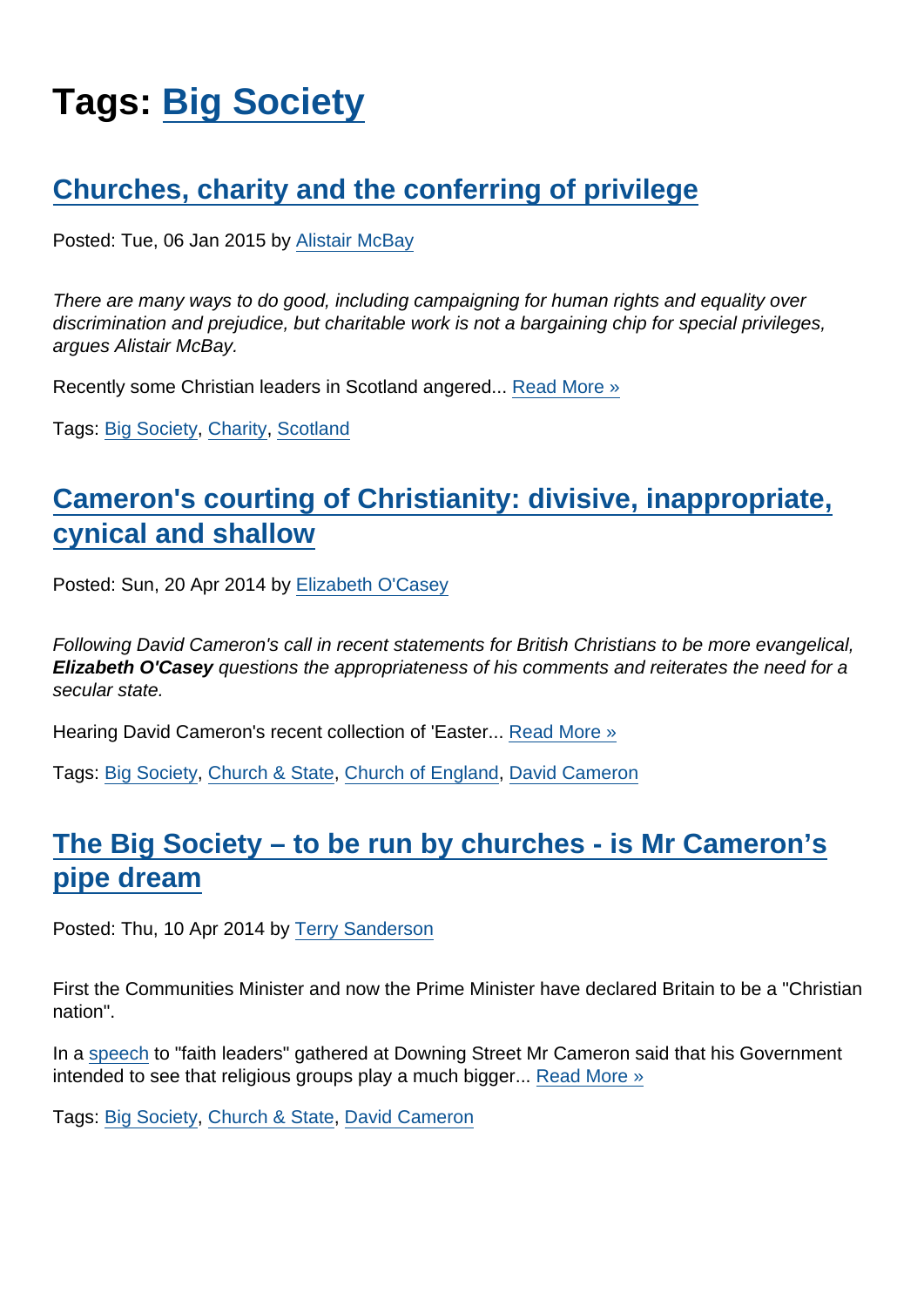# [At last – churches recognise The Big Society for the Big Con](https://www.secularism.org.uk/opinion/2013/04/at-last-churches-recognise-the-big-society-for-the-big-con-that-it-was) [that it was](https://www.secularism.org.uk/opinion/2013/04/at-last-churches-recognise-the-big-society-for-the-big-con-that-it-was)

Posted: Mon, 29 Apr 2013 by [Terry Sanderson](https://www.secularism.org.uk/opinion/authors/850)

By Terry Sanderson

It seems The Big Society is back – if only for the last nail to be driven into its coffin.

First we have a right-wing Catholic think tank, the Von Hügel Institute, [publishing a report](http://www.vonhugel.org.uk/publications-audio-visual) describing what was once Mr Cameron's flagship... [Read More »](https://www.secularism.org.uk/opinion/2013/04/at-last-churches-recognise-the-big-society-for-the-big-con-that-it-was)

Tags: [Big Society](https://www.secularism.org.uk/opinion/tags/Big+Society), [Catholic Church](https://www.secularism.org.uk/opinion/tags/Catholic+Church), [Conservative Party](https://www.secularism.org.uk/opinion/tags/Conservative+Party), [David Cameron](https://www.secularism.org.uk/opinion/tags/David+Cameron)

#### [Will the new Archbishop's evangelical fervour aid destruction](https://www.secularism.org.uk/opinion/2013/02/will-the-new-archbishops-evangelical-fervour-aid-destruction-of-the-welfare-state) [of the welfare state?](https://www.secularism.org.uk/opinion/2013/02/will-the-new-archbishops-evangelical-fervour-aid-destruction-of-the-welfare-state)

Posted: Wed, 06 Feb 2013 by [Terry Sanderson](https://www.secularism.org.uk/opinion/authors/850)

By Terry Sanderson

Justin Welby, the new Archbishop of Canterbury is a self-confessed "evangelical". We can, therefore, of course, expect a lot more evangelising from him than from his predecessor, who seemed more interested in abstruse theological meandering... [Read More »](https://www.secularism.org.uk/opinion/2013/02/will-the-new-archbishops-evangelical-fervour-aid-destruction-of-the-welfare-state)

Tags: [Big Society](https://www.secularism.org.uk/opinion/tags/Big+Society), [Public Services](https://www.secularism.org.uk/opinion/tags/Public+Services)

#### [Faith-based welfare – the push goes on](https://www.secularism.org.uk/opinion/2013/01/faith-based-welfare-the-push-goes-on)

Posted: Tue, 22 Jan 2013 by [Terry Sanderson](https://www.secularism.org.uk/opinion/authors/850)

David Cameron's big society initiative could result in religion taking control of welfare provision, just as it did in Victorian times. Terry Sanderson warns against this and explains why the role of 'faith communities' should be limited and modest.

While sitting... [Read More »](https://www.secularism.org.uk/opinion/2013/01/faith-based-welfare-the-push-goes-on)

Tags: [Big Society](https://www.secularism.org.uk/opinion/tags/Big+Society), [Charity](https://www.secularism.org.uk/opinion/tags/Charity), [Public Services](https://www.secularism.org.uk/opinion/tags/Public+Services)

### [The Church of England should act now if it wants to save its](https://www.secularism.org.uk/opinion/2012/11/the-church-if-england-should-act-now-if-it-wants-to-save-its-hospital-chaplaincy-service) [hospital chaplaincy service](https://www.secularism.org.uk/opinion/2012/11/the-church-if-england-should-act-now-if-it-wants-to-save-its-hospital-chaplaincy-service)

Posted: Tue, 06 Nov 2012 by [Terry Sanderson](https://www.secularism.org.uk/opinion/authors/850)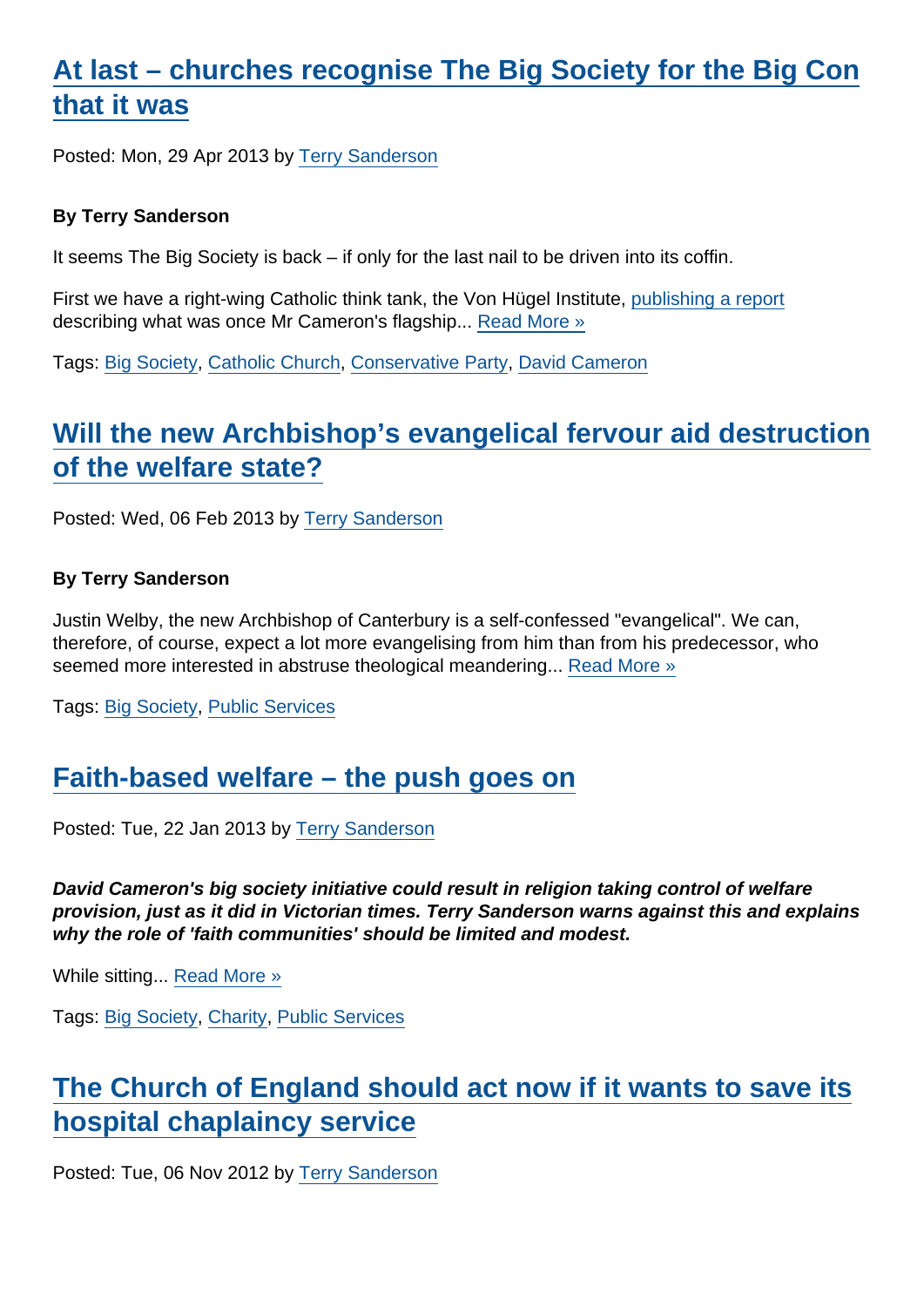The following message appeared recently on the social networking site [Gransnet:](http://www.gransnet.com/forums/am_i_being_unreasonable/1194548-To-think-Chemo-patients-should-not-be-pestered?msgid=24939307#24939307)

"Went with a friend for her Chemo session. A chap who was a spiritual healer, wearing a chaplaincy badge, was approaching, one by one, everyone who was having chemo treatment, asking... [Read More »](https://www.secularism.org.uk/opinion/2012/11/the-church-if-england-should-act-now-if-it-wants-to-save-its-hospital-chaplaincy-service)

Tags: [Big Society](https://www.secularism.org.uk/opinion/tags/Big+Society), [Chaplaincy](https://www.secularism.org.uk/opinion/tags/Chaplaincy), [Charity](https://www.secularism.org.uk/opinion/tags/Charity), [Church of England](https://www.secularism.org.uk/opinion/tags/Church+of+England), [Healthcare,](https://www.secularism.org.uk/opinion/tags/Healthcare) [public funding](https://www.secularism.org.uk/opinion/tags/public+funding)

#### [Faith based welfare looms as local authorities ask 'Big](https://www.secularism.org.uk/opinion/2012/08/faith-based-welfare-looms-as-local-authorities-ask-big-society-to-deliver-crisis-aid-to-the-vulnerable) [Society' to deliver crisis aid to the vulnerable](https://www.secularism.org.uk/opinion/2012/08/faith-based-welfare-looms-as-local-authorities-ask-big-society-to-deliver-crisis-aid-to-the-vulnerable)

Posted: Wed, 29 Aug 2012 by [Admin](https://www.secularism.org.uk/opinion/authors/195)

As the UK economy stagnates, charity-run food banks are booming. But as most are run by churches and faith groups, secularists should be concerned about [reports](http://www.guardian.co.uk/society/2012/aug/21/councils-invest-food-banks-welfare-cuts) that local authorities are considering funding such initiatives.

Cuts next year to the [social fund...](http://www.adviceguide.org.uk/england/benefits_e/benefits_help_if_on_a_low_income_ew/help_for_people_on_a_low_income_-_the_social_fund.htm) [Read More »](https://www.secularism.org.uk/opinion/2012/08/faith-based-welfare-looms-as-local-authorities-ask-big-society-to-deliver-crisis-aid-to-the-vulnerable)

Tags: [Big Society](https://www.secularism.org.uk/opinion/tags/Big+Society), [Food banks,](https://www.secularism.org.uk/opinion/tags/Food+banks) [Public Services](https://www.secularism.org.uk/opinion/tags/Public+Services)

# [Faith based welfare looms as local authorities ask 'Big](https://www.secularism.org.uk/opinion/2012/08/faith-based-welfare-looms-as-local-authorities-ask-big-society-to-deliver-crisis-aid-to-the-vulnerable1) [Society' to feed the poor](https://www.secularism.org.uk/opinion/2012/08/faith-based-welfare-looms-as-local-authorities-ask-big-society-to-deliver-crisis-aid-to-the-vulnerable1)

Posted: Wed, 29 Aug 2012 by [Stephen Evans](https://www.secularism.org.uk/opinion/authors/845)

As the UK economy stagnates, charity-run food banks are booming. But as most are run by churches and faith groups, secularists should be concerned about [reports](http://www.guardian.co.uk/society/2012/aug/21/councils-invest-food-banks-welfare-cuts) that local authorities are considering funding such initiatives.

Cuts next year to the [social fund...](http://www.adviceguide.org.uk/england/benefits_e/benefits_help_if_on_a_low_income_ew/help_for_people_on_a_low_income_-_the_social_fund.htm) [Read More »](https://www.secularism.org.uk/opinion/2012/08/faith-based-welfare-looms-as-local-authorities-ask-big-society-to-deliver-crisis-aid-to-the-vulnerable1)

Tags: [Big Society](https://www.secularism.org.uk/opinion/tags/Big+Society), [Charity](https://www.secularism.org.uk/opinion/tags/Charity), [Public Services](https://www.secularism.org.uk/opinion/tags/Public+Services)

## [Prime Minister's dissembling, hypocritical and disingenuous](https://www.secularism.org.uk/opinion/2012/04/prime-ministers-dissembling-hypocritical-and-disingenuous-speech-to-religious-leaders) [speech to religious leaders](https://www.secularism.org.uk/opinion/2012/04/prime-ministers-dissembling-hypocritical-and-disingenuous-speech-to-religious-leaders)

Posted: Tue, 03 Apr 2012 by [Terry Sanderson](https://www.secularism.org.uk/opinion/authors/850)

The Prime Minister, David Cameron, gave an Easter reception for Christian leaders at Downing Street this week at which he delivered an unctuous speech of such disingenuousness and